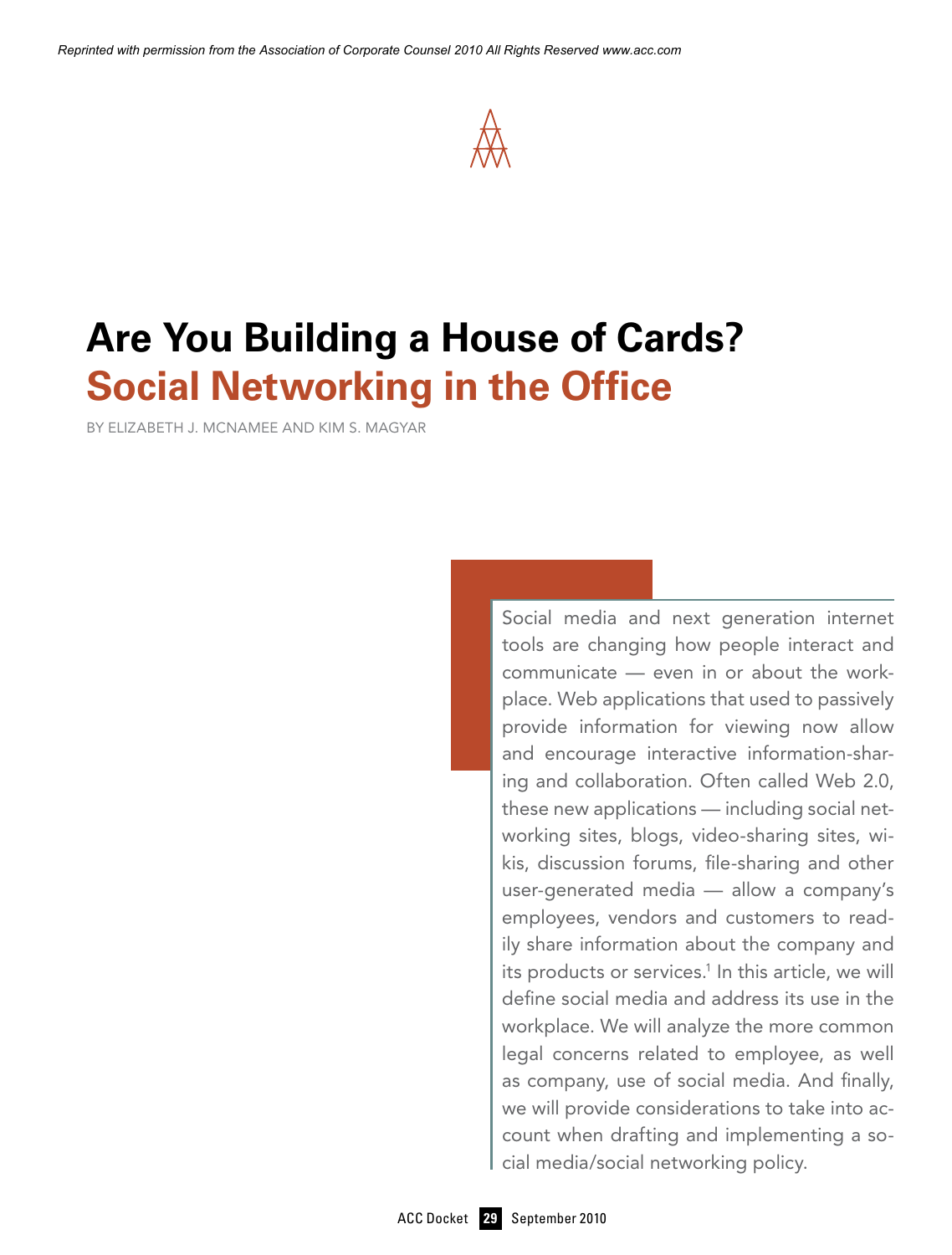#### **Social media defined**

Information shared through social media is designed to be disseminated through social interaction, often using web-based technologies. Social media sites allow users to interact with each other as contributors to the content, transforming the traditional broadcast media monologue (e.g., a press release or a news story) into a dialogue. engaging in social media is inexpensive; it's accessible. Virtually anyone with internet access and a computer can publish, access, modify or comment on information about anyone or anything.

Statistics reflect the pace at which social media use is assimilating into popular culture. A span of 38 years passed before radio reached an audience of  $50$  million. Television crossed the 50 million mark in 13 years, yet the internet reached this same benchmark in only four years. By comparison, Facebook reached more than 100 million users in less than nine months. On Twitter, the combined number of people following Ashton Kutcher and Ellen Degeneres **Communistry** McNamee can be contacted at is greater than the population of several countries, including Ireland and Norway.<sup>2</sup> Similarly, information is being exchanged  $\begin{pmatrix} 1 & 1 \\ 1 & 1 \end{pmatrix}$ at as rapid a pace. On average,  $1.5$  million pieces of content are shared every day on **EXIMAS. MAGYAR** is an attorne Facebook alone. On YouTube, 24 hours of **the communital assumer** Croup. Her video is uploaded to its site every minute. The statice generally focuses on Furthermore, social media applications matters and litigation, and she for cell phones mean that users can share regarding employment law issues. experiences and information anywhere, at Magyar can be contacted at experiences and information any where, at  $\frac{1}{\text{Kmagyar} \otimes \text{SWMaw.com}}$ an the nonulation of several emcnamee@thesportsauthority.com. rtsion crossed the 50 minion mark in  $\frac{1}{2}$  and  $\frac{1}{2}$  and  $\frac{1}{2}$  and  $\frac{1}{2}$ 

The population no longer views social **the connect to people following** the population no longer views social  $\frac{1}{1}$  media as tools relegated to kids and bloggers seeking to assimilate with others who  $\frac{1}{2}$  have similar interests. According to a recent survey, 78 percent of lawyers and 71 percent of in-house counsel have joined an online social network, and  $23$  percent of lawyers and 20 percent of in-house counsel use their online social networks for professional purposes.3

Although new social media sites are launched daily, Facebook, LinkedIn, You-



ELIZABETH J. MCNAMEE is senior employment counsel at TSA Stores, Inc. *dba* The Sports Authority, where she oversees employment-related  $l$  litigation for the company nationwide. She provides counsel to  $\|$ the company's corporate, field and *kmagyar@swlaw.com*. distribution centers' human resources teams, and advises company management on employment/labor-related issues. McNamee can be contacted at



 KIM S. MAGYAR is an attorney with Snell & Wilmer, L.L.P's Phoen Labor and Employment Group. Her practice generally focuses on management-side employment matters and litigation, and she regularly counsels her clients regarding employment law issues, including social media concerns. Magyar can be contacted at *kmagyar@swlaw.com*.

Tube and Twitter are arguably the most popular, and all have found their way into the workplace. These four social media sites and more are commonly used for advertising, branding, marketing, and employee recruiting and screening. Each site offers its own unique and distinct features. Facebook is the largest online network, with over 400 million active users (defined as users that have returned to the site in the last 30 days). Facebook seeks to help people communicate more efficiently with their friends, family and coworkers. Its mission is to give people the power to share and make the world more open and connected. LinkedIn is a professional networking site with more than 65 million members. It seeks to connect the world's professionals to make them more productive and successful. According to its site, executives from all Fortune 500 companies are LinkedIn members, and a new member joins LinkedIn approximately every second. YouTube declares itself the "World's most popular online video community." Users can upload, view and share video. Twitter is a micro-blogging and social networking service that allows users to send and read free text-based messages of 140 characters or less, known as "Tweets."

Althown as Tweets.<br>
Organizations are still ascertaining how these and other social media sites should be used in the workplace. For social networking as part of their business and operations<br>strategy and 53 percent of employees believe that new Web<br>2.0 tools are "better than those provided by my employer."<sup>5</sup> The potential risks to employers are also real and potential-*"The quality and depth of their legal team, their speed of execution and their practical,*  reputation using social media. example, a Deloitte LLP workplace study revealed that while 60 percent of business executives say they have the "right to know" how employees portray themselves and their employer online, nearly 53 percent of employees contend that their "social networking pages are none of and their south new entity pages are note of an employer's business."<sup>4</sup> Nevertheless, there is no denying an employer *s* business. Thevertheless, there is no denying that social media sites are regularly used in the workplace. The same study showed that 55 percent of employees visit social networking sites at least once weekly, and 21 percent admit doing so during work hours (a number almost certain to be underreported). Thirty percent of executives use social networking as part of their business and operations strategy and 53 percent of employees believe that new Web 2.0 tools are "better than those provided by my employer."5 ly significant. Indeed, the Deloitte study revealed that 74 percent of employees say it's easy to damage a company's Organizations are still ascertain that social fileura sites are regularly us

#### **Social media legal hazards**

Regardless of whether social media use takes place during work hours or afterward, or whether it is authorized or sanctioned by the employer, employers may face liability under many different legal theories. These include, but are  $\frac{y}{e}$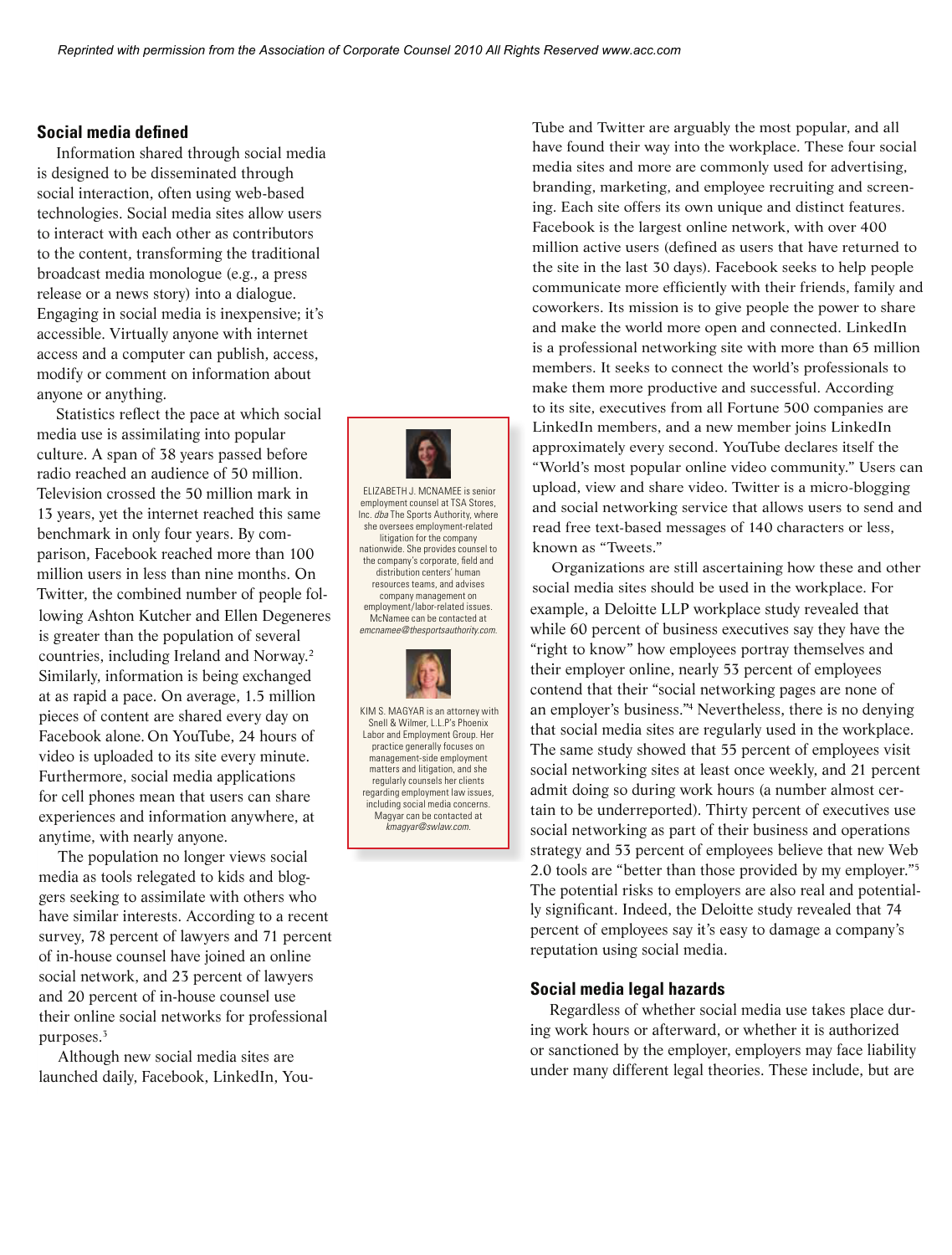not limited to, the following: failure to pay wages for time worked under the Fair Labor Standards Act; discrimination and harassment under Title VII; violation of the National Labor Relations Act; invasion of privacy; defamation; wrongful termination; and false or deceptive advertising under the Federal Trade Commission guidelines.

#### *FLSA*

The Fair Labor Standards Act (FLSA), 29 USC §201, and many corresponding state laws, generally require employers to pay their non-exempt, hourly employees $6a$ minimum wage plus a premium for hours worked in excess of 40 hours per workweek — otherwise known as "overtime." Currently, the federal minimum wage is \$7.25 per hour, but it can be higher based on state-specific law. As already stated, overtime is generally required if an employee works more than 40 hours in a workweek, but it can also

# The **protected class information** that the employer **inadvertently learns**, which the employer **does not want to know**, cannot be **"unlearned."**

be required if the time worked exceeds a certain number of daily hours, pursuant to state-specific law.

The FLSA's relevant terms are defined broadly — an "employee" is "any individual employed by an employer;" and "employ" means "to suffer or permit to work." Under these broad definitions, employers must provide compensation, including overtime, to non-exempt employees who engage in work-related activities. This would include employment-related social media activities. Employers should be particularly mindful of tracking time spent in these activities outside normally scheduled working hours.

Furthermore, the Department of Labor's regulations make clear that it is management's duty "to exercise its control and see that the work is not performed if it does not want it to be performed."7 It is management's duty to control employees' work hours through a combination of clear policies and vigorous enforcement, including appropriate disciplinary action.

The Department of Labor has warned employers that management simply "cannot sit back and accept the benefits" without compensating employees for their work, even if the work is not requested or assigned by the employer. Consider the scenario where a non-exempt marketing assistant uses his iPhone to send an after hours Tweet about a presentation recently provided by the employer. This simple act could be construed as "work" under the FLSA, such that the employee must be compensated for the time spent, even if the employer did not ask him to send the Tweet.

#### *Discrimination/harassment*

Social media use also provides the potential for discrimination and harassment — it is yet another location where discrimination and harassment may occur. As such, it is important that an employer's anti-discrimination and harassment policies explicitly state that they apply to employee use of social media, regardless of whether such use takes place during or after work hours.

Employers also run the risk of violating Title VII of the Civil Rights Act of 1964 as amended, 42 U.S.C. §2000e, if they use social media in their recruitment of candidates, and then make employment decisions based on protected class information learned from the website(s). Does this mean that employers should refrain from using social media sites for pre-hiring screens? Not necessarily. Rather, employers should carefully weigh the benefits of engaging in pre-hiring screening using social media websites against the risks associated therewith. Social media sites often provide more information concerning an applicant than an employer wants to know, such as his ability to spell or write coherently. An employer may also learn an applicant's age when they stumble his high school graduation date. Or the employer may learn the applicant's religious beliefs based on online posts about attending a particular church or temple. The protected class information that the employer inadvertently learns, which the employer does not want to know, cannot be "unlearned." Although knowledge of this information does not, by itself, defeat all defenses to a claim of discrimination and harassment, it will bar the employer's first-line defense of "We didn't know he was a member of [insert protected class here]."

Employers may also face discrimination and harassment lawsuits from current employees. Consider a supervisor who befriends certain subordinates on Facebook, but who does not befriend other subordinates who are members of a protected class. Although this action likely would not constitute an adverse employment action sufficient to support a claim of discrimination by itself, these types of claims are not uncommon in the workplace, and this type of evidence could provide the employee with ammunition for a discrimination claim when the employee is ultimately demoted or terminated.

Concerns may also arise under the Americans with Disabilities Act, 42 U.S.C. §12101 *et seq.* Consider an employ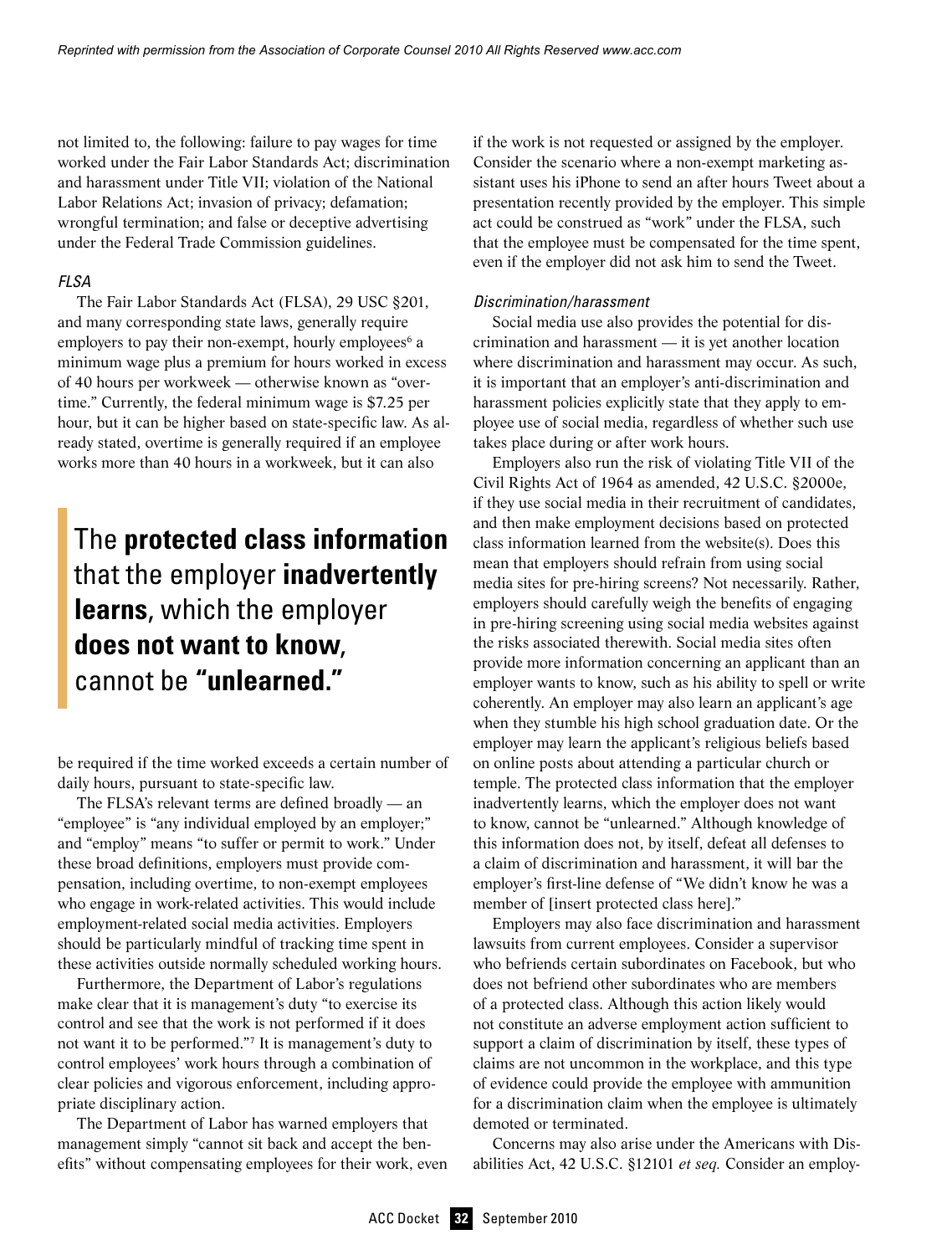er who scans an employee's social media page and notices the employee complaining about a condition that could be claimed as a disability, such as back pain or diabetes. Does the employer now have knowledge of the disability such that he must interact process the employee to determine whether an accommodation at work is necessary?

Finally, employers may face liability for applying policies regarding social media use in a discriminatory fashion. By way of example, a flight attendant, who was fired for posting "revealing" pictures of herself while wearing her airline uniform on her blog, sued her employer alleging that male employees who had posted pictures of themselves engaging in similar "unsuitable conduct" while in uniform had not been disciplined. Employers should consider these risks and determine a consistent position on social media use before employing and enforcing social media use haphazardly.

#### *NLRA*

Employers must be careful not to violate the National Labor Rights Act (NLRA) when enforcing and policing social media use. For example, Section 7 of the NLRA, 29 U.S.C. §517, provides that, "[e]mployees shall have the right to self-organization, [and] to form, join, or assist labor organizations, to bargain collectively through representatives of their own choosing, and **to engage in other concerted activities** for the purpose of collective bargaining **or other mutual aid or protection.** …"

Additionally, Section 8 of the NLRA, 29 U.S.C. §518, states that it shall be an unfair labor practice for an employer to "interfere with, restrain, or coerce employees in the exercise of the rights guaranteed in section [7] of this title. …"

These rules have broad applicability, which extend beyond the union context. For example, many workplaces discourage employees from mutually discussing topics such as wages and working conditions. Section 7 of the NLRA, however, protects an employee's right to discuss wages and working conditions with other employees. Thus, an employee who writes about his pay or working conditions with other employees on social media may have protection for such statements under the NLRA if access to the site is limited to other employees.

An employer may also face liability under the NLRA, even in situations where a potentially unfair labor practice is never enforced. Where an employer's work rules are "likely to have a chilling effect on [an employee's statutory] rights, the National Labor Relations Board may conclude that their maintenance is an unfair labor practice, even absent evidence of enforcement."8 Additionally, even if an employer's policy or rule doesn't explicitly restrict protected activity, the rule or policy may still violate the NLRA if employees would reasonably construe the language to prohibit the protected activity.

#### *Privacy*

Employers must also be aware of, and address, employee privacy rights when using social media, particularly from work computers. Employees may have privacy rights on their office computers — particularly where the office is a private one and kept locked, and the computer is password protected with the password known only to the employee user.9 These common law rights to privacy may exist even where the employer has a policy attempting to negate any expectation of privacy, but where the company has failed to enforce this policy.

Additionally, an employee may have privacy rights under the Stored Communications Act (SCA), 18 USC §2701 et seq., a part of the Electronics Communications Privacy Act. The SCA provides for a civil cause of action against any person or entity who, "with a knowing or intentional state of mind...(1) intentionally accesses with-

## An **employer may** also **face liability** under the **NLRA even** in situations where a **potentially unfair labor practice** is never enforced.

out authorization a facility through which an electronic communication service is provided; or (2) intentionally exceeds an authorization to access that facility; and thereby obtains, alters, or prevents authorized access to a wire or electronic communication while it is in electronic storage in such system. …"

Recently, a court upheld a cause of action under the SCA where the employer intentionally, and without authorization, accessed the employee's personal, password-protected America Online email account.<sup>10</sup> Similarly, a jury found a violation of the SCA after an employer fired two employees for their role in creating a password-protected MySpace chat group where employees were invited to complain about their job. It was found that management had coerced an employee into giving the employer the password, and thus, the employer had accessed the chat group without authorization.11

The SCA was also recently applied by the Central District Court of California in the *Crispin v. Audigier* case, to prohibit the disclosure by social media sites, including Facebook and MySpace, of private messages sent by users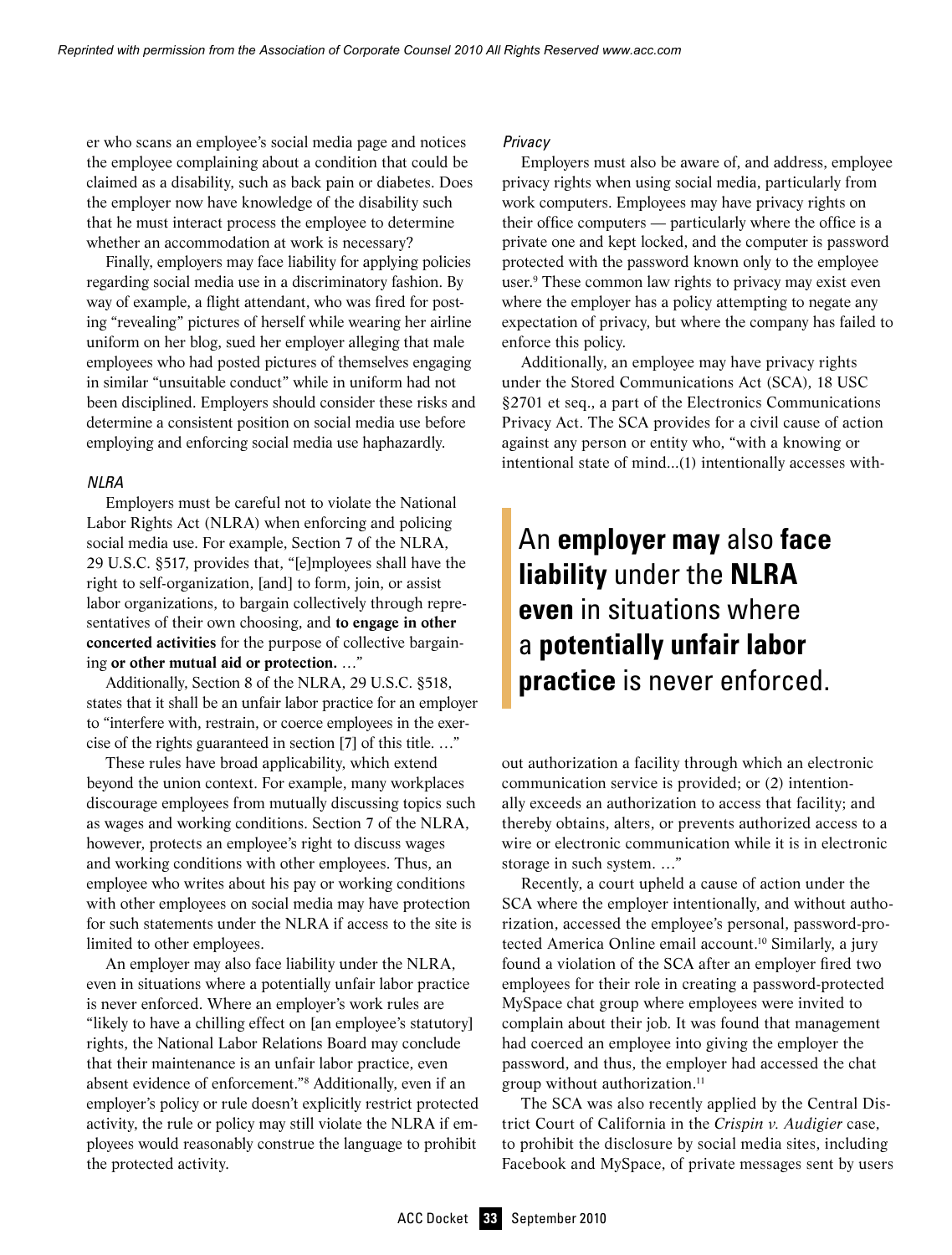without such user's authorization, even pursuant to a lawful subpoena.

As a result, employers should be cautious of employee privacy rights by minimizing any employee expectation of privacy through a computer-technology use/privacy policy, which explicitly states that the employer has the right to monitor all activity. The policy should make clear that the employee has no expectation of privacy for anything entered into the company's computers or other information technology system. Employers should monitor and enforce their policies regularly, consistently and without discrimi-

## Recently, **a court upheld a cause of action under the SCA** where the employer **intentionally**, and without authorization, **accessed** the employee's **personal, password-protected** America Online **email account.**

nation. Employers, however, should be wary of monitoring all social media use, particularly password-protected personal sites and accounts, without risk of encroaching upon employee privacy rights.

#### *Defamation/libel*

Generally, defamation is a false, negative statement communicated to another, and libel occurs when the false, negative statement is published. Because the potential for damage is significant in the social media context, given the rapid pace at which information may be disseminated to large numbers of people, employers must take care in ensuring that employees are not using social media to make defamatory statements. An employer may be liable, for example, for knowingly allowing an employee to defame a competitor to gain a competitive advantage in the industry.

#### *Wrongful termination*

In most states, employment is "at-will," meaning that employees may be terminated for any reason or no reason, as long as it is not an illegal reason (e.g., termination based upon membership in a protected class). In these states, terminating an employee for social media use, even if done outside of work hours, will likely be upheld. For

example, an employer may terminate an employee who blogs negatively about the employer in an at-will state. Employers must be careful, however, before terminating employees in states that have enacted so called "lifestyle discrimination" statutes, which seek to protect legal, offduty conduct such as blogging.

Non-at-will employment states may prohibit termination unless done with cause. Furthermore, even in at-will employment states, employers with personnel policies or handbooks that state an employee will not be fired except for good cause, or after a specific process is followed, may inadvertently create a cause of action for wrongful termination. In these instances, an employer must take care to follow its termination policies and procedures to ensure that it is not terminating employees in violation of statutory or policy rights.

#### *FTC guidelines*

Recently, the Federal Trade Commission (FTC) issued revisions to its federal guidelines to protect consumers from false and deceptive online advertising. These revisions, found at 16 C.F.R. Part 255, address the use of endorsements and testimonials in online advertising. Specifically, the new guidelines provide employer liability for false or unsubstantiated statements about the employer's products or services — even if the comments are not authorized or known by the employer.

By way of example, a company requests that a blogger try its new lotion and write a review of the lotion on the blog. Although the company does not make any specific claims about the lotion's attributes and the blogger does not ask the employer whether there is substantiation for the claim, in the review, the blogger writes that the product cures eczema, and recommends the product to blog readers who suffer from this condition. The employer may be subject to liability for the misleading or unsubstantiated representations made through the blogger's endorsement or testimonial. Of course, the blogger may also be subject to liability for misleading or unsubstantiated representations made in the course of the endorsement, and for failing to disclose, clearly and conspicuously, that she is being paid for her services. In order to limit potential liability, the company should provide guidance and training to bloggers concerning the need to ensure that their statements are truthful and substantiated. The company should also monitor bloggers who are being paid to promote its products, and take steps necessary to halt publication of deceptive representations when discovered.

Similarly, employers may be liable for employees who blog about services or products without first disclosing their "material relationship" with the employer as a result of their employment. The FTC provides the following ex-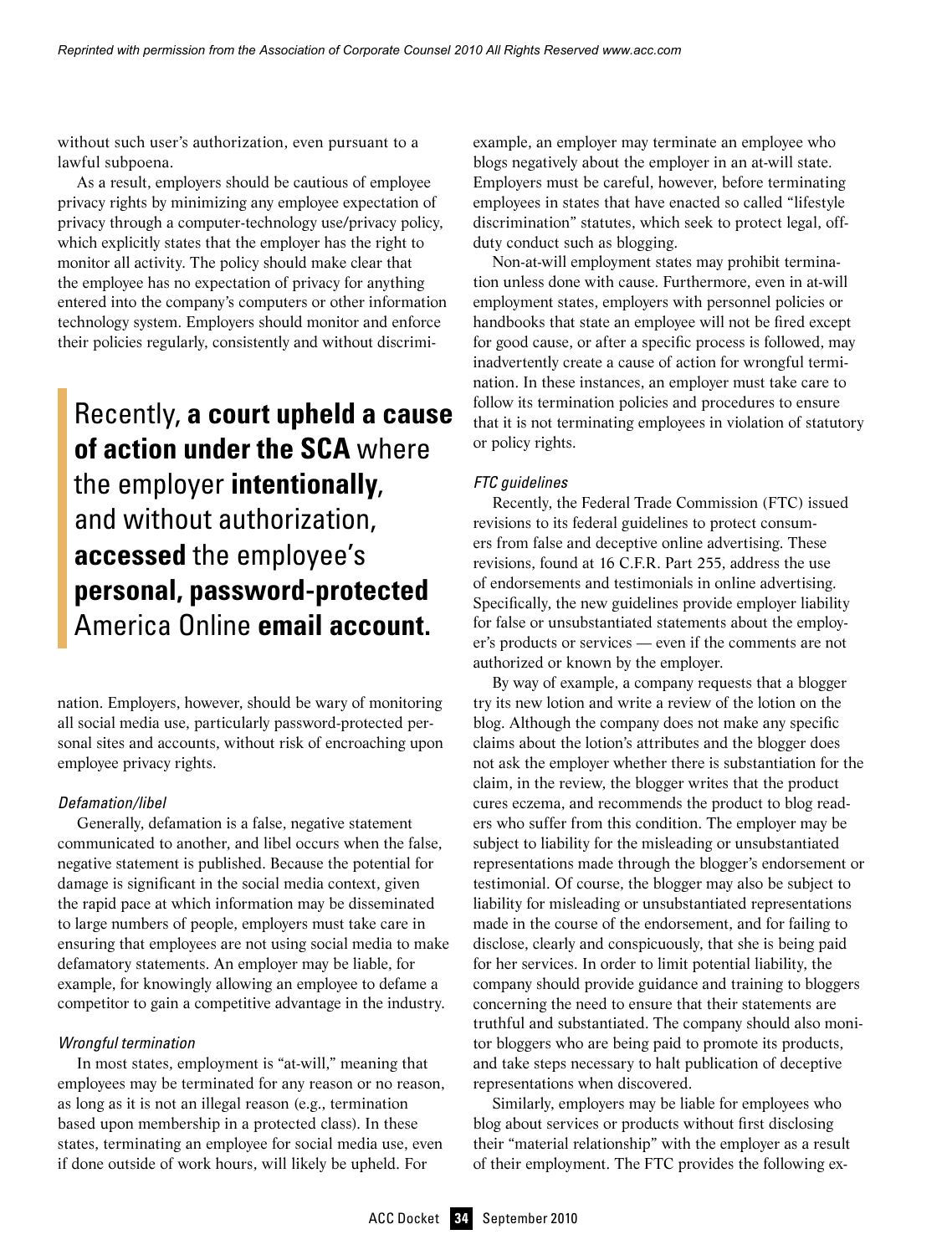### **Top 10 Employment Law Considerations for Social Media**

- 10. The nature of information posted on social media/ networking sites often blurs the line between an individual's professional and private life. If you post, use caution in posting and limit access to data where possible. Once data is posted, it remains accessible even if later deleted.
- 9. Unless your system blocks access to social media/ networking sites, assume your employees are accessing these sites at work. A recent workplace study by Deloitte found that 55 percent of employees admitted visiting a social networking site a minimum of once weekly, and 21 percent admitted doing so during work hours.
- 8. Social media is here to stay, so embrace it. Savvy marketing and business development departments have latched onto the reach these sites offer. According to the same Deloitte study, 34 percent of individuals believe companies should have a presence in the social media milieu.
- 7. Consider how and whether social media should be used in your recruiting efforts. Remember that once information is learned, a presumption exists that it is always known. For instance, knowledge learned from a social networking site about an applicant's race, age, marital status, religious practice or disability may be used as the basis of a later discrimination in hiring allegation.
- 6. Become versed in "lifestyle" discrimination statutes in the states in which you practice or operate. Generally, these statutes prohibit discrimination based upon lawful, off-duty conduct, such as limiting available discipline for the employee who, in his off-duty time, criticizes your company or client. To dissuade "bad behavior," consider broadening policies to include on-duty and off-duty postings or public exchanges that mention or relate to your company/client. Explain that all such postings must

ample: An online message board designated for discussions of new music download technology is frequented by MP3 player enthusiasts. They exchange information about new products, utilities and the functionality of various playback devices. Unbeknownst to the message board community, an employee of a leading playback device manufacturer has been posting messages on the discussion board, promoting the manufacturer's product. Knowledge of this poster's employment likely would affect the weight or credibility of her endorsement. Therefore, the poster should clearly and conspicuously disclose her relationship with the manufacadhere to the guidelines and policies stated in your handbook. Or, consider adding a disparagement clause to your conflict of interest policy.

- 5. If an hourly, non-exempt employee's job duties require, or if you ask, that she update company blogs or other social media sites, ensure that the employee is paid for all time worked in compliance with state and federal law, including after hours and overtime work.
- 4. Confidential or proprietary data and trade secrets can swiftly and effortlessly be disseminated through social media. To protect your company's most valuable confidential and intellectual property, regularly police social media sites to ensure that this information is not inappropriately disclosed.
- 3. Do not assume the inapplicability of any laws to your workforce. For instance, an overly broad confidentiality provision in your policies may be found to unlawfully restrict an employee's lawful discussion of wages and other terms and conditions of employment under the NLRA even if your workforce is not unionized.
- 2. Employees may have common law or statutory privacy rights to information sent, accessed or stored within their company-issued computers based on state law. Ensure that your company's policies clearly remove any reasonable expectation of privacy and are compliant with state law nuances.
- 1. When in doubt, contact your employment/labor law specialist and implement a comprehensive social media policy to address social networking use by employees. Remember, even once implemented, a policy is only as good as its enforcement.

turer to members and readers of the message board.

Employees who fail to disclose the employment relationship may subject the employer to liability for false or misleading statements, even where the employee's statements are posted on a site that is not maintained by the employer and without the employer's request. For these reasons, it is essential for employers to take appropriate steps to address social media use, including who may speak on the company's behalf, to ensure that material relationships are adequately disclosed and that disclaimers are used where appropriate.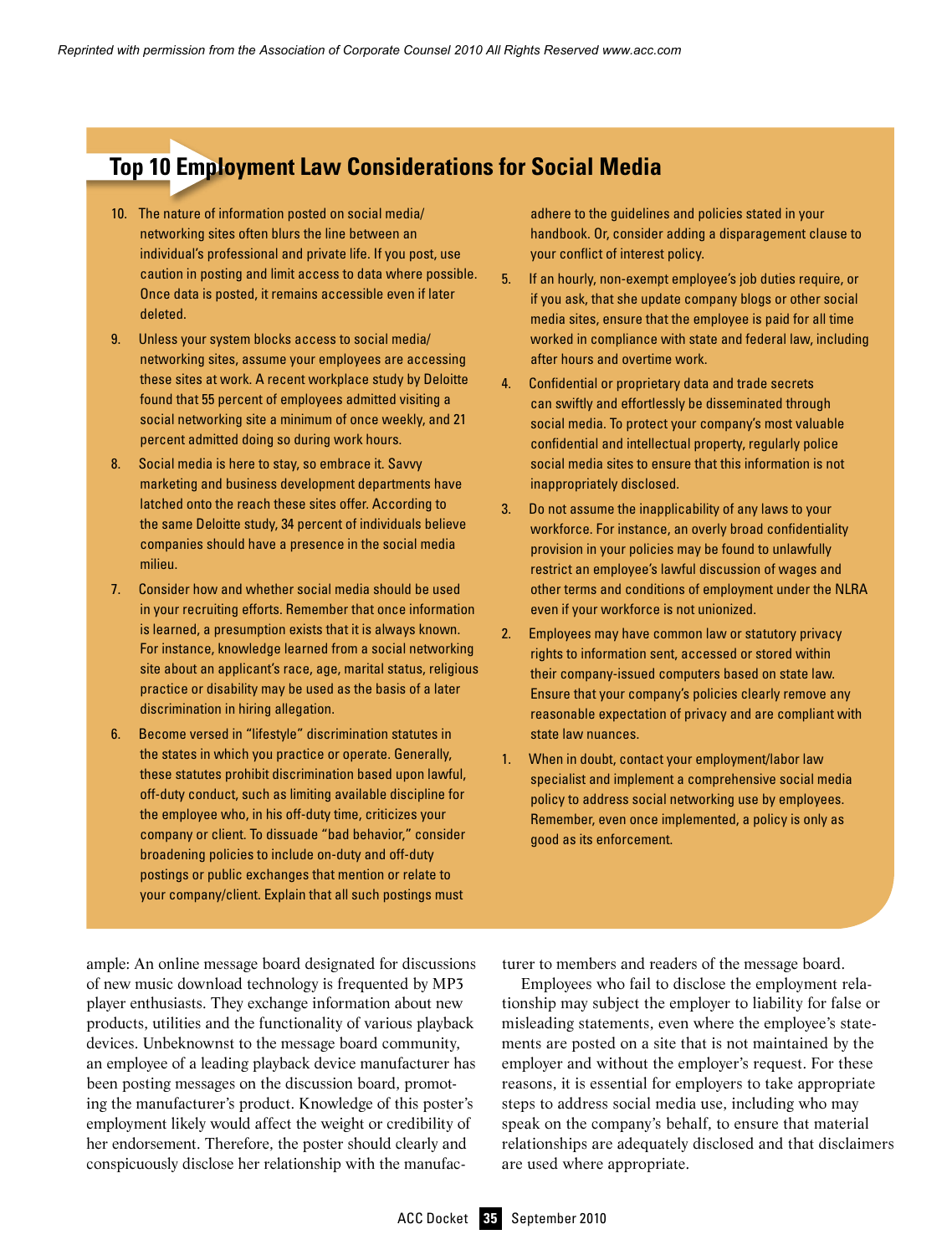### **ACC Extras on… Social Networking in the Office**

#### *ACC Docket*

• *Tracking Employees Using Technology (July 2009).* Need to know what your staff is doing when they're on company time, but away from the office? This article explains how employers can implement GPS tracking without infringing on individual privacy rights. 

*www.acc.com/trackemplys\_tech\_jul09*

• *The Millennial Generation's Wireless Work Styles: Cutting Edge or Slippery Slope? (April 2009).* The revolution has not only been televised — it's been beamed, emailed and scanned. Find out the risks of touch-button technology and strategies for in-house counsel to protect sensitive company information? *www.acc.com/docket/mil\_wireless\_apr09*

#### **Webcast**

• *The Millennial Generation in the Digital Workplace: Emerging Data Security, Privacy, Harassment and Liability Issues (Nov. 2008).* This webcast transcript examines digital issues in the workplace in light of the "Millennial" generation of employees. *www.acc.com/web/mil\_digwkpl\_nov08*

#### **Program Material**

• *Can We Control Blogging, IM & Other Employee Communication Inside the Workplace and Beyond (Dec. 2007).* What your employees are saying may be putting your organization at legal risk. This panel discusses employee rights and workplace laws implicated in controlling these

#### *Other risks*

There are other significant risks inherent to social media use, such as concerns over intellectual property. For example, employers should have policies that address the use and disclosure of their confidential, proprietary and/or trade secret information, as well as the use of their company trademarks and other intellectual property. While employers will often address these concerns in other policies, a comprehensive social media policy should reaffirm these commitments and remind employees of their duties in this regard.

Some employers believe that only an outright ban on social media use in the workplace can remedy confidentiality and intellectual property concerns. However, this approach is nearly impossible to enforce in a non-discriminatory way, and could leave the employer subject to liability for lawsuits, as described in more detail herein. Moreover, this type of ban would not prohibit employees from discussing their employer or their workplace on

communications, and effective corporate policies and practices. *www.acc.com/empl-wkplcomm\_dec07*

#### **InfoPAKSSM**

- • *Technology Primer (April 2008).* Designed for use by law departments with between one and five lawyers, this material is intended to provide information on technology issues within the in-house legal department. *www.acc.com/infopaks/techprim\_apr08*
- • *Email and Internet Policies (Feb. 2007).* Explore the relationship between employee access to the internet and email; employer regulation and monitoring of internet use addresses; and new issues presented by the increased use of electronic means of communication and their effect on the process of discovery.

*www.acc.com/infopaks/email\_inter\_feb07*

#### **Article**

*Rules of Engagement for Online Networking (Nov. 2008).* Read this article from ACC Alliance Partner, Robert Half Legal, and find key points on using online networking in a professional setting. *www.acc.com/rules\_online\_ntwrk\_nov08*

ACC has more material on this subject on our website. Visit *www.acc.com*, where you can browse our resources by practice area or use our search to find documents by keyword.

social media sites during each employee's own "personal" time. Instead, a comprehensive social media policy should be used to address social media use with regards to the employee's regular work duties, and personal, offthe-clock time.

Lawyers face additional unique risks when it comes to social media use. Lawyers who post and answer fact-specific legal questions on LinkedIn, for example, may inadvertently create an unintended attorney-client relationship. Lawyers who blog about their work may unintentionally violate ethics rules relating to confidentiality, including ABA Model Rule 1.6, which prohibits revealing "information relating to the representation of a client." Similarly, a lawyer who provides specific legal advice via a social media site to a participant in another state, where that lawyer is not licensed to practice, may unwittingly engage in the unauthorized practice of law in violation of ABA Model Rule 5.5.